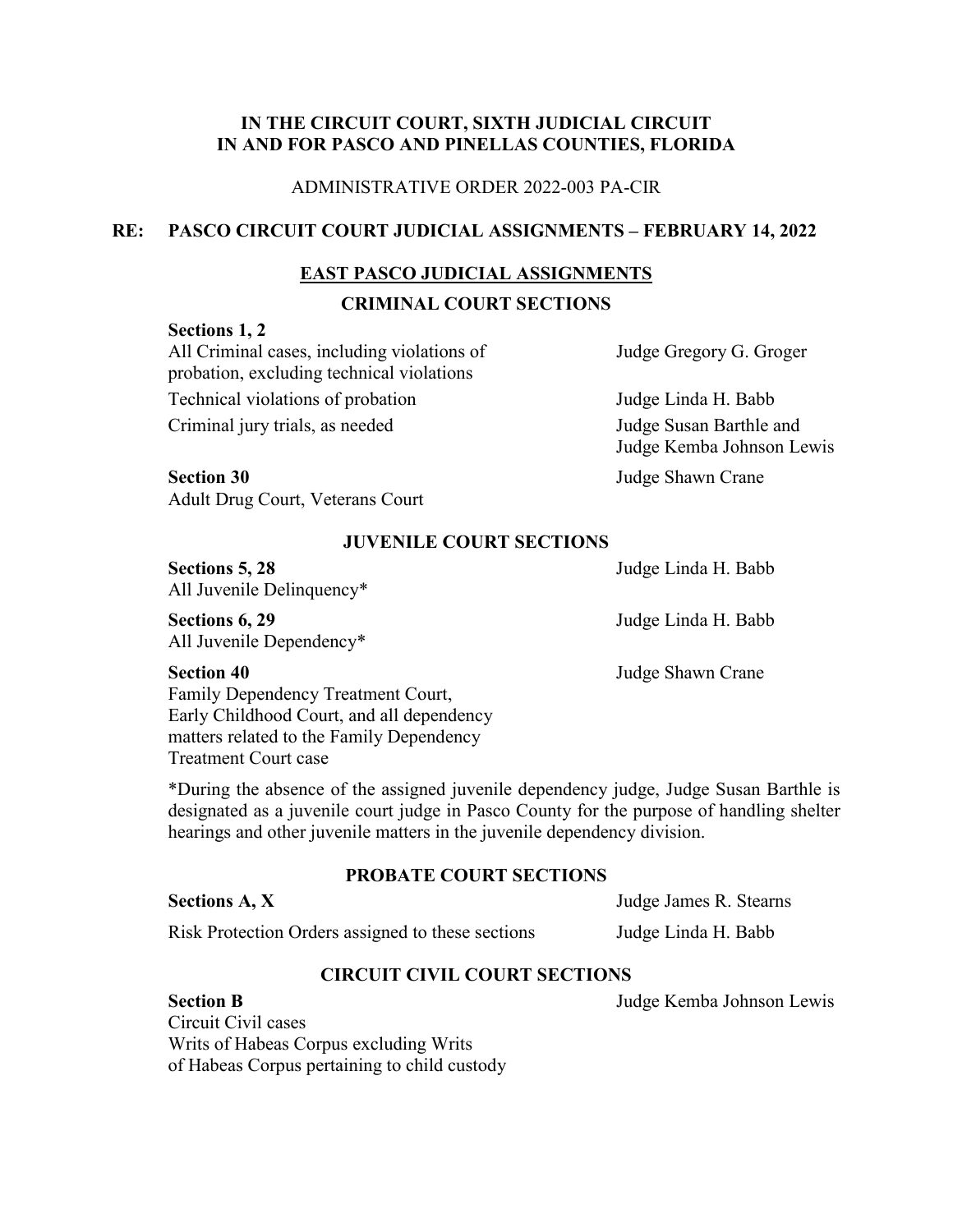| <b>Section Y</b><br>Circuit Civil cases                                                                                                                                                                                                                                            | Judge Susan Barthle       |
|------------------------------------------------------------------------------------------------------------------------------------------------------------------------------------------------------------------------------------------------------------------------------------|---------------------------|
| Writs of Habeas Corpus excluding Writs<br>of Habeas Corpus pertaining to child custody                                                                                                                                                                                             |                           |
| J1<br>50% Residential foreclosure cases                                                                                                                                                                                                                                            | Judge Susan Barthle       |
| J <sub>4</sub><br>50% Residential foreclosure cases                                                                                                                                                                                                                                | Judge Kemba Johnson Lewis |
| J <sub>5</sub><br>50% Commercial foreclosure cases                                                                                                                                                                                                                                 | Judge Susan Barthle       |
| J8<br>50% Commercial foreclosure cases                                                                                                                                                                                                                                             | Judge Kemba Johnson Lewis |
| <b>FAMILY COURT SECTIONS</b>                                                                                                                                                                                                                                                       |                           |
| <b>Section C</b><br>50% Domestic violence cases including any<br>indirect criminal contempt affidavits prosecuted<br>by the State Attorney's Office                                                                                                                                | Judge Alicia Polk         |
| <b>Section C1</b><br>50% Domestic violence cases including any<br>indirect criminal contempt affidavits prosecuted<br>by the State Attorney's Office                                                                                                                               | Judge Brian Gnage         |
| <b>Section C2</b><br>Dating, repeat, and sexual violence and<br>stalking cases.                                                                                                                                                                                                    | Judge Linda H. Babb       |
| <b>Section K</b><br>50% Domestic relations cases                                                                                                                                                                                                                                   | Judge Alicia Polk         |
| <b>Section L</b><br>50% Domestic relations cases                                                                                                                                                                                                                                   | Judge Brian Gnage         |
| <b>Section M</b><br>50% U.I.F.S.A., Department of Revenue<br>Child Support cases                                                                                                                                                                                                   | Judge Alicia Polk         |
| <b>Section M1</b><br>50% U.I.F.S.A., Department of Revenue<br>Child Support cases                                                                                                                                                                                                  | Judge Brian Gnage         |
| <b>Section DZ</b><br>50% Adoption, including joint petitions for<br>adoption by step-parent, relative adoptions and<br>private adoptions, and paternity cases, out-of-<br>county enforcement and modification orders filed in<br>domestic cases, Writs of Habeas Corpus pertaining | Judge Alicia Polk         |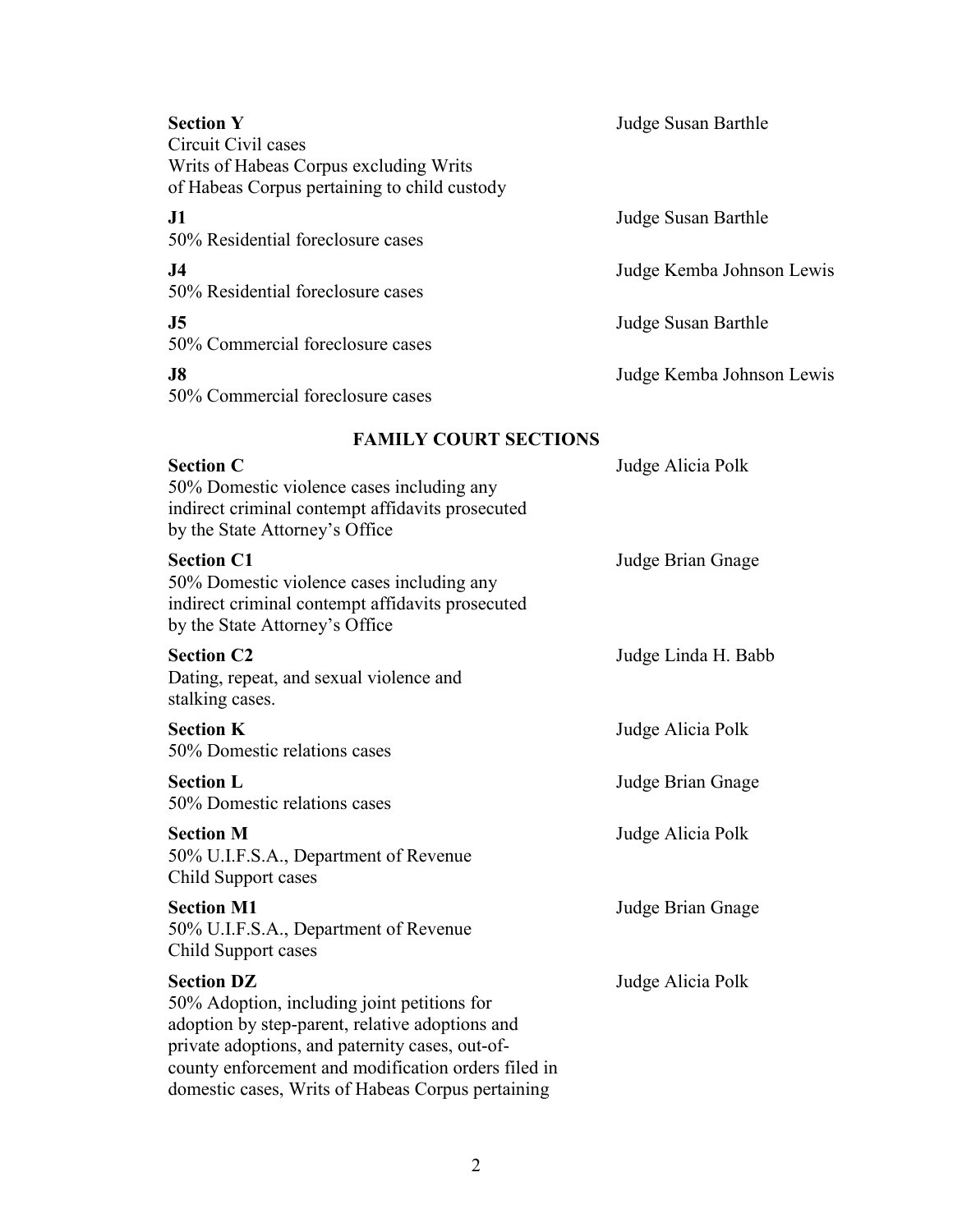| under Chapter 742                                                                                                                                                                                                                                                                                                                                                 |                     |
|-------------------------------------------------------------------------------------------------------------------------------------------------------------------------------------------------------------------------------------------------------------------------------------------------------------------------------------------------------------------|---------------------|
| <b>Section EZ</b><br>50% Adoption, including joint petitions for<br>adoption by step-parent, relative adoptions and<br>private adoptions, and paternity cases, out-of-<br>county enforcement and modification orders filed in<br>domestic cases, Writs of Habeas Corpus pertaining<br>to child custody, petitions for custody, actions filed<br>under Chapter 742 | Judge Brian Gnage   |
| <b>Section UF</b><br>Unified Family Court (dependency and delinquency<br>cases with family-related domestic relations or<br>domestic violence) and Chapter 39 adoptions                                                                                                                                                                                           | Judge Linda H. Babb |

#### **WEST PASCO JUDICIAL ASSIGNMENTS**

#### **CRIMINAL COURT SECTIONS**

#### **Section 3** Judge Mary M. Handsel

50% Criminal cases, including section 3 violations of probation; Indirect criminal contempt affidavits filed in Section Q1 and prosecuted by the State Attorney's Office

emanating from DCF termination of

parental rights proceedings

to child custody, petitions for custody, actions filed

50% Criminal cases, including section 4 violations of probation; Indirect criminal contempt affidavits filed in Section Q2 and prosecuted by the State Attorney's Office

Criminal jury trials, as needed Judge Kimberly Sharpe Byrd

Adult Drug Court, Veterans Court

**Section 4** Judge Kim Campbell

and Judge Declan P. Mansfield

**Section 31** Judge Shawn Crane

#### **JUVENILE COURT SECTIONS**

| Sections 7, 9<br>All Juvenile Delinquency** | Judge James R. Stearns    |
|---------------------------------------------|---------------------------|
| Sections 8, 26<br>All Juvenile Dependency** | Judge Lauralee G. Westine |
| <b>Section 41</b>                           | Judge Shawn Crane         |
| Family Dependency Treatment Court,          |                           |
| Early Childhood Court, and all dependency   |                           |
| matters related to the Family Dependency    |                           |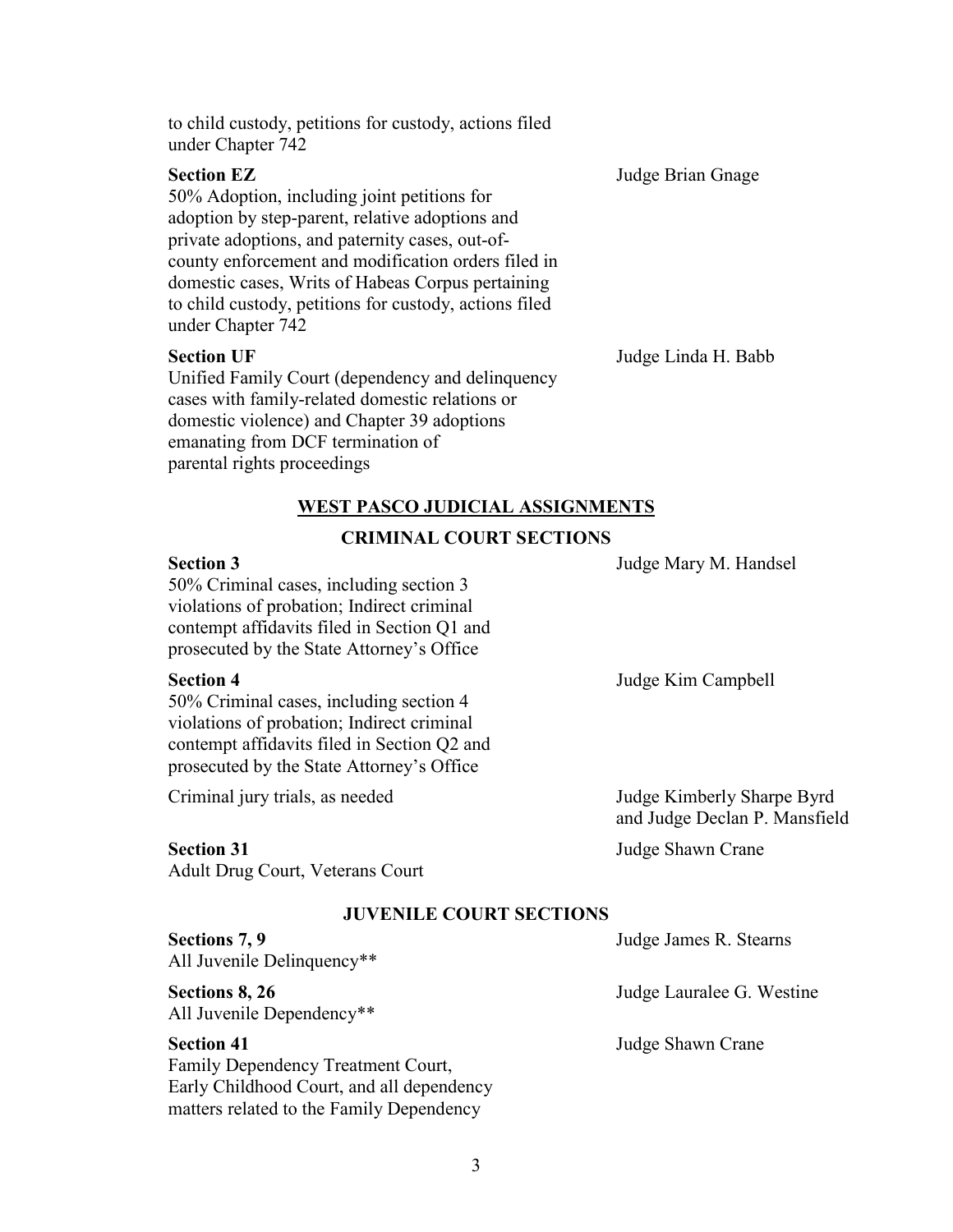### Treatment Court case

\*\* During the absence of the assigned juvenile dependency judges Kimberly Sharpe Byrd and Joshua Riba are designated as juvenile court judges in Pasco County for the purpose of handling shelter hearings and other juvenile matters in the juvenile dependency division.

#### **PROBATE COURT SECTIONS**

**Sections I, J** Judge James R. Stearns

# **CIVIL COURT SECTIONS**

| <b>Section G</b><br>50% Circuit Civil cases<br>Writs of Habeas Corpus excluding Writs<br>of Habeas Corpus pertaining to child custody | Judge Kimberly Sharpe Byrd |
|---------------------------------------------------------------------------------------------------------------------------------------|----------------------------|
| <b>Section H</b><br>50% Circuit Civil cases<br>Writs of Habeas Corpus excluding Writs<br>of Habeas Corpus pertaining to child custody | Judge Declan P. Mansfield  |
| <b>Section J2</b><br>50% Residential Foreclosures                                                                                     | Judge Kimberly Sharpe Byrd |
| <b>Section J3</b><br>50% Residential Foreclosures                                                                                     | Judge Declan P. Mansfield  |
| <b>Section J6</b><br>50% Commercial Foreclosures                                                                                      | Judge Kimberly Sharpe Byrd |
| <b>Section J7</b><br>50% Commercial Foreclosures                                                                                      | Judge Declan P. Mansfield  |

# **FAMILY COURT SECTIONS**

| <b>Section E</b><br>50% Domestic Relations cases                                     | Judge Joshua Riba      |
|--------------------------------------------------------------------------------------|------------------------|
| <b>Section F</b><br>50% Domestic Relations cases                                     | Judge Daniel D. Diskey |
| <b>Section N1</b><br>50% U.I.F.S.A. and Department of<br>Revenue child support cases | Judge Joshua Riba      |
| <b>Section N2</b><br>50% U.I.F.S.A. and Department of<br>Revenue child support cases | Judge Daniel D. Diskey |
| <b>Section Q1</b><br>50% Domestic violence cases                                     | Judge Joshua Riba      |
| <b>Section Q2</b><br>50% Domestic violence cases                                     | Judge Daniel D. Diskey |
|                                                                                      |                        |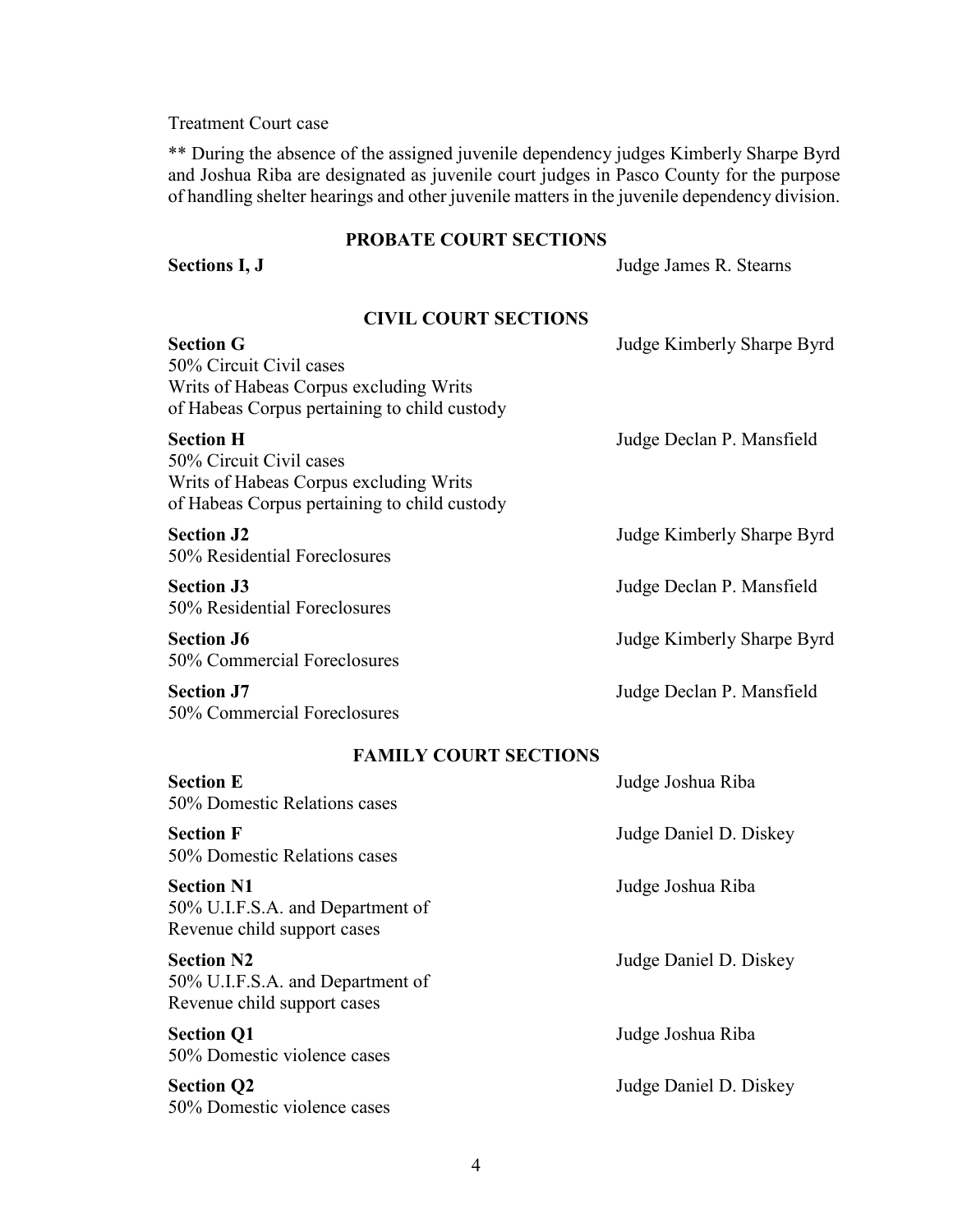| <b>Section Q3</b><br>Dating, repeat, and sexual violence<br>and stalking cases                                                                                                                                                                                                                                                                                   | Judge Joseph Justice   |
|------------------------------------------------------------------------------------------------------------------------------------------------------------------------------------------------------------------------------------------------------------------------------------------------------------------------------------------------------------------|------------------------|
| <b>Section Z1</b><br>50% Adoptions, including joint petitions for<br>adoption by step-parent, relative and private<br>adoptions, paternity cases, out-of-county<br>enforcement and modification orders filed in<br>domestic cases, Writs of Habeas Corpus<br>pertaining to child custody, petitions for custody,<br>actions filed under Chapters 752, Fla. Stat. | Judge Joshua Riba      |
| <b>Section Z2</b><br>50% Adoptions, including joint petitions for<br>adoption by step-parent, relative and private<br>adoptions, paternity cases, out-of-county<br>enforcement and modification orders filed in<br>domestic cases, Writs of Habeas Corpus<br>pertaining to child custody, petitions for custody,<br>actions filed under Chapters 752, Fla. Stat. | Judge Daniel D. Diskey |

Unified Family Court (dependency and delinquency cases with family-related domestic relations or domestic violence)

**Section FC** Judge Lauralee G. Westine

**Section P** County Court Appeals

## **Pasco Grand Jury Proceedings**

Judge Mary M. Handsel

Effective February 14, 2022, Administrative Order 2021-0050 is hereby rescinded.

**DONE AND ORDERED** in Chambers at St. Petersburg, Pinellas County, Florida, this day of January 2022.

# ORIGINAL SIGNED ON JANUARY 20, 2022 BY ANTHONY RONDOLINO, CHIEF JUDGE